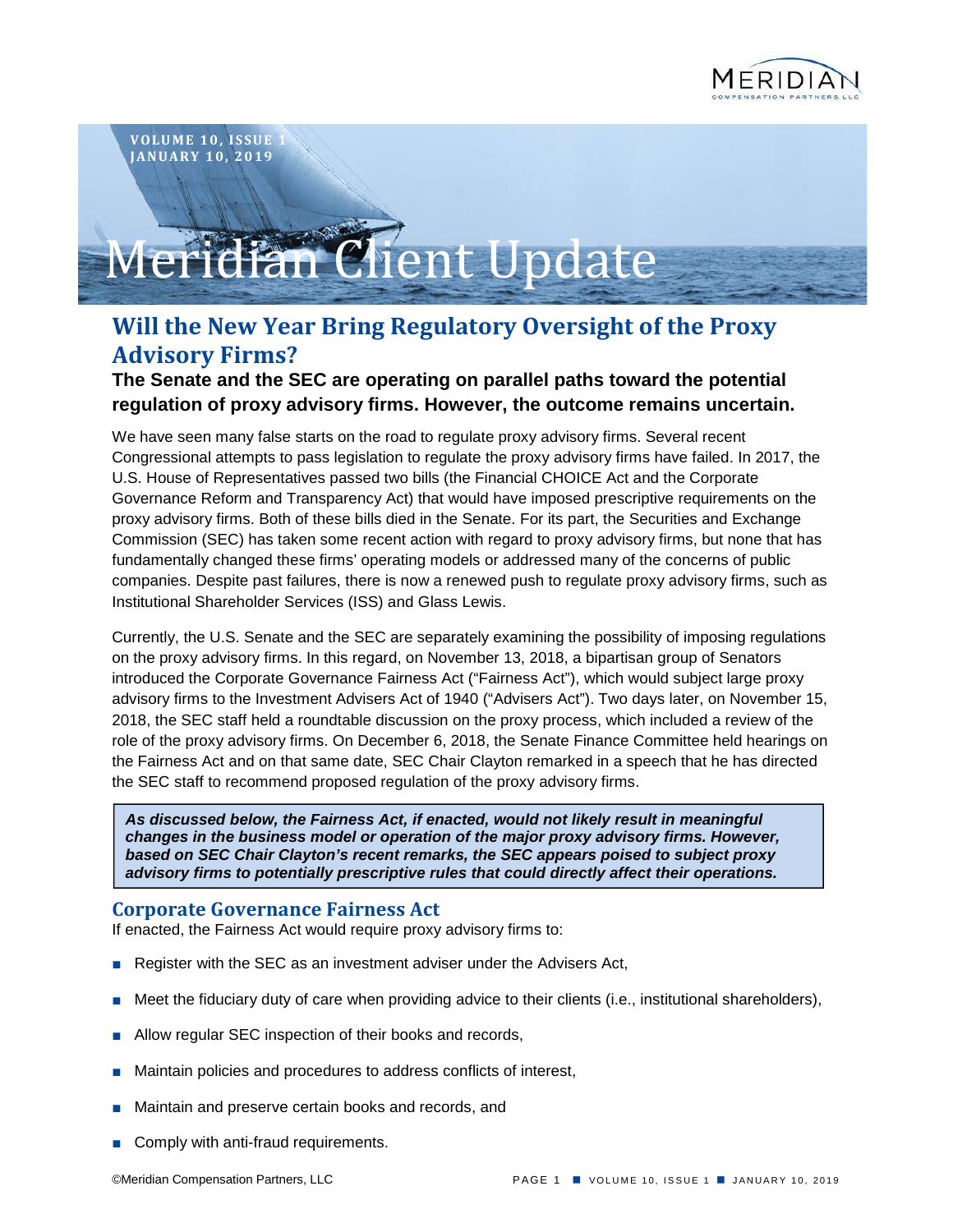

Notably, the Fairness Act would not impose disclosure requirements on proxy advisory firms or require proxy advisory firms to give companies an opportunity to preview and comment on preliminary vote recommendations.

The Fairness Act would also require that within two years of its enactment, the SEC submit a report to select Congressional committees that: (i) evaluates registered proxy advisory firms' policies and programs regarding conflicts of interest, (ii) evaluates registered proxy advisory firms' policies and procedures that are designed to avoid knowingly making any false statement, or omitting to state a material fact, that would be necessary to make a statement to a client not misleading, and (iii) examines whether any additional protection to investors would be desirable. The SEC report could possibly lead to additional rulemaking or legislation.

**Meridian Comments**. Currently, the Fairness Act sits in the Senate Banking Committee, which held a hearing on the bill on December 6, 20[1](#page-0-0)8. Those called to testify<sup>1</sup> before the Committee had differing views of whether or how proxy advisory firms should be subject to regulatory oversight. However, each witness confirmed support for the Fairness Act and its imposition of fiduciary responsibility on proxy advisory firms. The Senate Banking Committee has not scheduled a vote on the Fairness Act or future hearings on the bill. Perhaps the Committee will defer action on the Fairness Act until it becomes clear whether the SEC will propose rules regulating the proxy advisory firms.

If history is any guide, the enactment of the Fairness Act would not likely significantly alter the business models or operations of the proxy advisory firms. For nearly 20 years, ISS has been a registered investment adviser under the Advisers Act. Nonetheless, the Advisers Act has had no major impact on ISS's business model, service offerings or operating procedures. Nor has it slowed ISS's aggressive expansion and marketing of consulting services to public companies for which it issues proxy vote recommendations. Additionally, the Advisers Act has not caused ISS to increase the transparency of its decision-making methodologies (in fact, it has arguably become less transparent). Lastly, the Advisers Act has not caused ISS to allow all public companies to review ISS's proxy vote recommendations.<sup>[2](#page-1-0)</sup>

The Fairness Act would require the SEC to conduct periodic inspections of proxy advisory firms in accordance with a scheduled timetable. Frequent inspections could potentially result in proxy advisory firms making more company-friendly operational changes to their business models. However, that is far from certain.

#### **SEC Staff Roundtable on Proxy Process**

On November 15, 2018, the SEC staff held a roundtable discussion on the proxy process. As noted in our Client Update dated November 13, 2018, the roundtable was comprised of three distinct panel discussions, one of which focused on the proxy advisory firms. That diverse panel included representatives from two public companies (General Motors and Atlas Air Worldwide), a business-leaning think tank (American Enterprise Institute), four institutional investors and a professor at NYU Law School. In addition, the CEOs of the two major proxy advisory firms and a co-founder of Egan-Jones, a less prominent proxy advisory firm, sat on the panel.

Unsurprisingly, ISS and Glass Lewis voiced support for maintaining the status quo. During the roundtable, these proxy advisory firms contended that regulatory oversight of their industry is not required because their current business models: (i) deliver to investors highly valued services at a reasonable price, (ii) are responsive to public companies' concerns, (iii) adequately disclose and address conflicts of interest, and

l

<sup>1</sup> Testifying before the Committee were Mr. Daniel Gallagher, former SEC Commissioner, Mr. Michael Garland, Assistant Comptroller, New York City and Mr. Thomas Quaadman, Executive Vice President, U.S. Chamber of Commerce Center of Capital Markets Competitiveness.

<span id="page-1-0"></span> $2$  ISS voluntarily previews its vote recommendations solely with S&P 500 companies.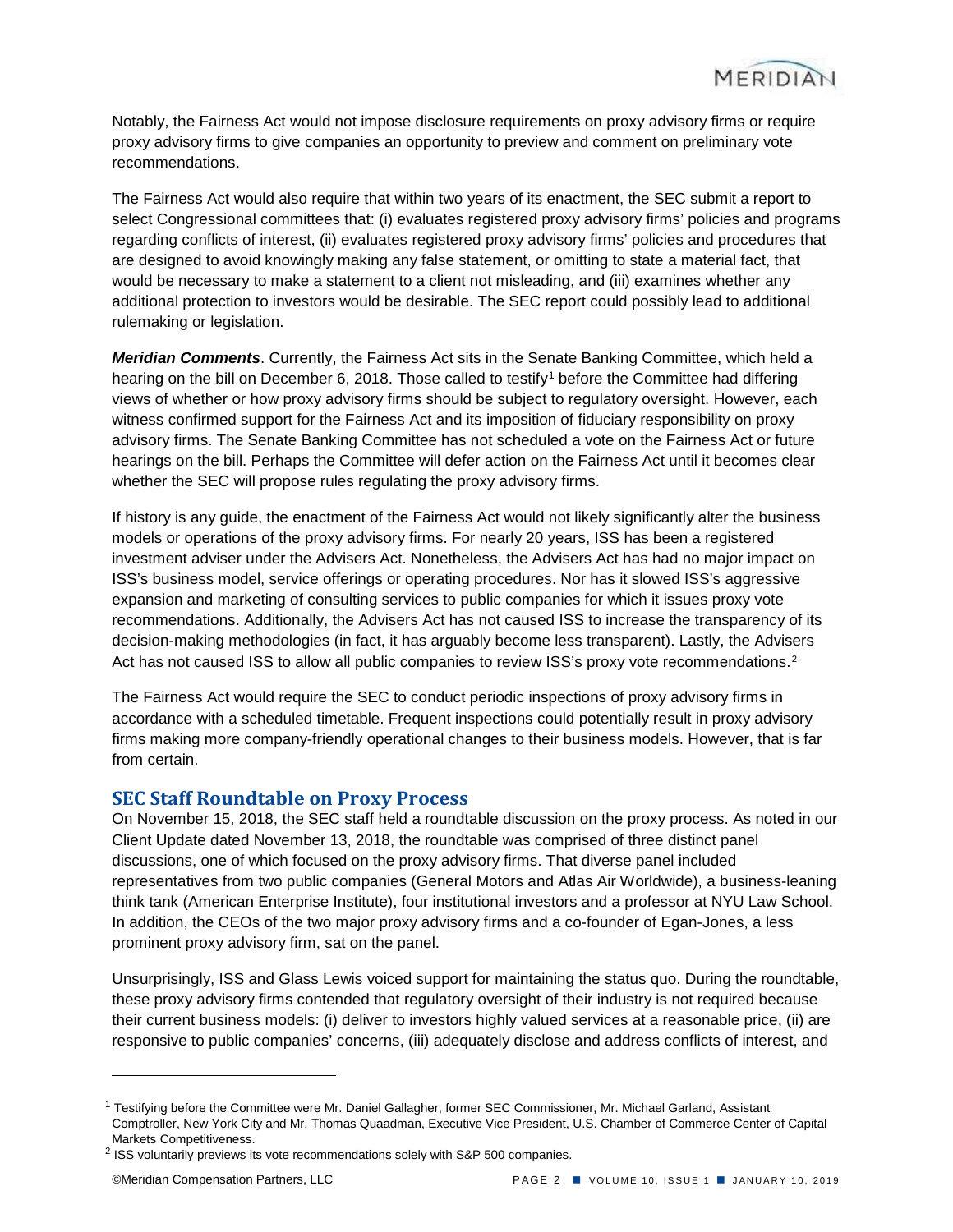

(iv) deliver company proxy reports that are subject to an extremely low error rate. To further bolster their position, the proxy advisory firms take the somewhat ironic position that their influence on proxy voting outcomes has been overstated.

Consistent with the ISS and Glass Lewis views, the four investor panelists were not in favor of regulatory oversight, fearing that any enacted legislation or regulation would increase their costs to access the services of the proxy advisory firms.

Lastly, the two public companies expressed concern about the accuracy of company proxy reports issued by the proxy advisors, as well as the inability to preview draft reports or meaningfully engage with proxy advisors during the proxy solicitation period. However, the companies stopped short of calling for new rules or regulations to govern the proxy advisory firms.

**Meridian Comments**. The SEC staff roundtable discussion ended inconclusively. The SEC staff could arguably interpret the discussion as generally supporting the status quo, especially given that the two public companies seemed reluctant to expressly and publicly support regulatory oversight of the proxy advisory firms. Institutional shareholder panelists were clearly opposed to intrusive regulation of the proxy advisory firms.

Contrary to the mixed outcome of the roundtable discussion, the majority of comment letters submitted in advance of the roundtable discussion were supportive of some form of regulatory oversight of the proxy advisory firms. Of the 76 parties who submitted comment letters that covered the role of proxy advisory firms in the proxy process, two-thirds favored such regulatory oversight. Notably, no public company submitted a comment letter to the SEC, other than Nasdaq.

#### **SEC Chair Clayton's Speech on Potential Rulemaking**

Perhaps motivated by these comment letters, SEC Chair Clayton in a December 6, 2018 speech noted that "there is growing agreement that some changes are warranted" with respect to proxy advisory firms. In particular, Chair Clayton noted that future rulemaking may address the following items:

- Clarity regarding the division of labor, responsibility and authority between proxy advisors and the investment advisors they serve,
- Framework for addressing conflicts of interests at proxy advisory firms,
- Transparency regarding investment advisors' analytical and decision-making processes, including the extent to which those analytics are company- or industry-specific, and
- Investor access to issuer responses to information included in proxy advisory firms' company reports.

**Meridian Comments**. The last two items are particularly notable. Potential rules relating to enhanced transparency could require proxy advisory firms to fully disclose "black box" and proprietary analytics underlying their decision-making processes. This transparency could allow companies to replicate a proxy advisory firm's analytics and determine the firm's likely vote recommendations across a number of proxy voting policies, which are currently subject to confidential proprietary analytics. More significantly, potential rules relating to the last item could require proxy advisory firms to allow all or some prescribed portion of public companies (e.g., Russell 3000 companies) the opportunity to preview and comment on proxy vote recommendations and to require the proxy advisory firms to include such comments in their final reports.